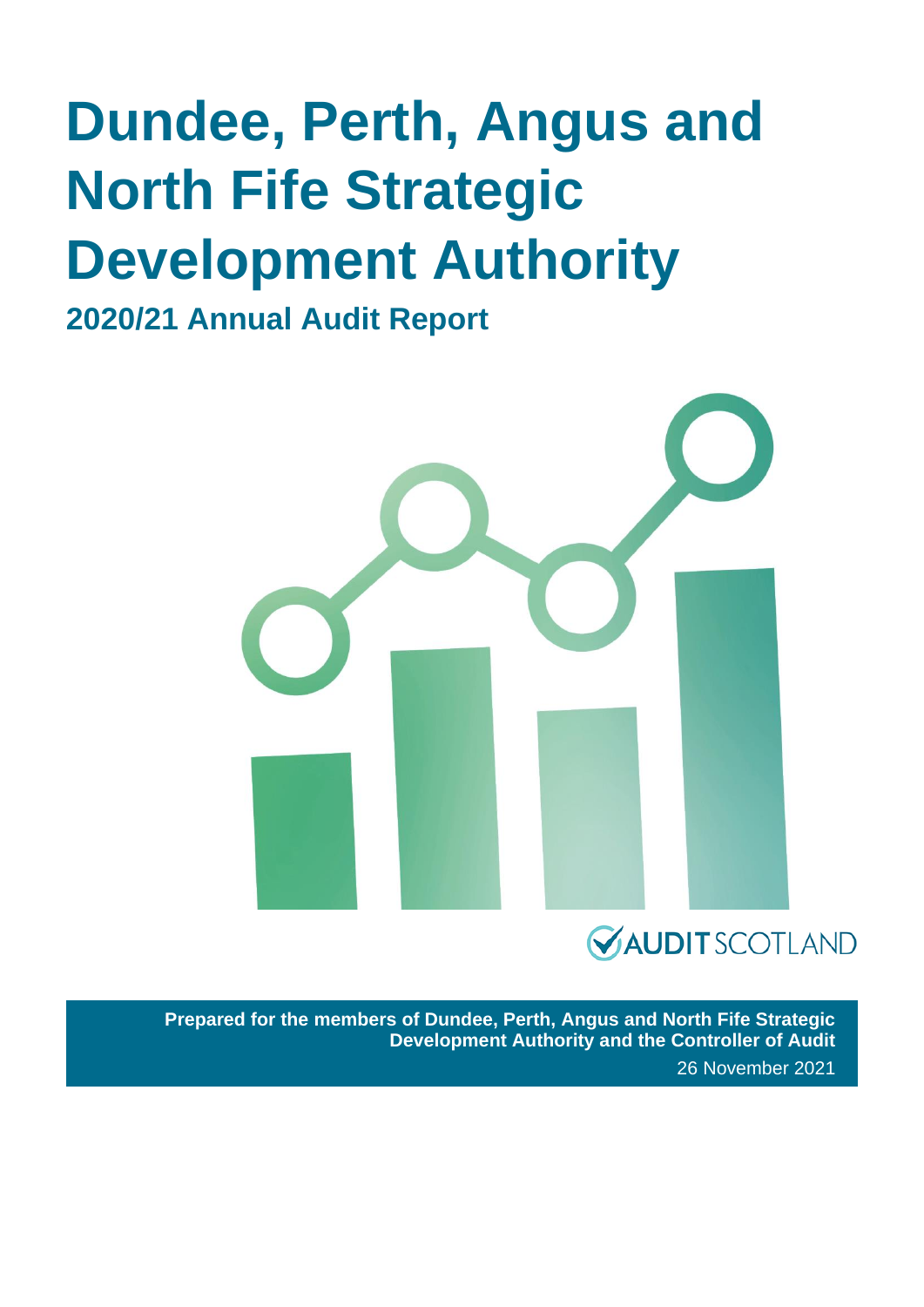## **Contents**

| Key messages                                                   |    |
|----------------------------------------------------------------|----|
| <b>Introduction</b>                                            |    |
| Part 1. Audit of 2020/21 annual accounts                       | 6  |
| Part 2. Financial management and governance                    | 11 |
| Appendix 1. Significant audit risks identified during planning | 14 |
| Appendix 2. Summary of 2020/21 national performance reports    | 16 |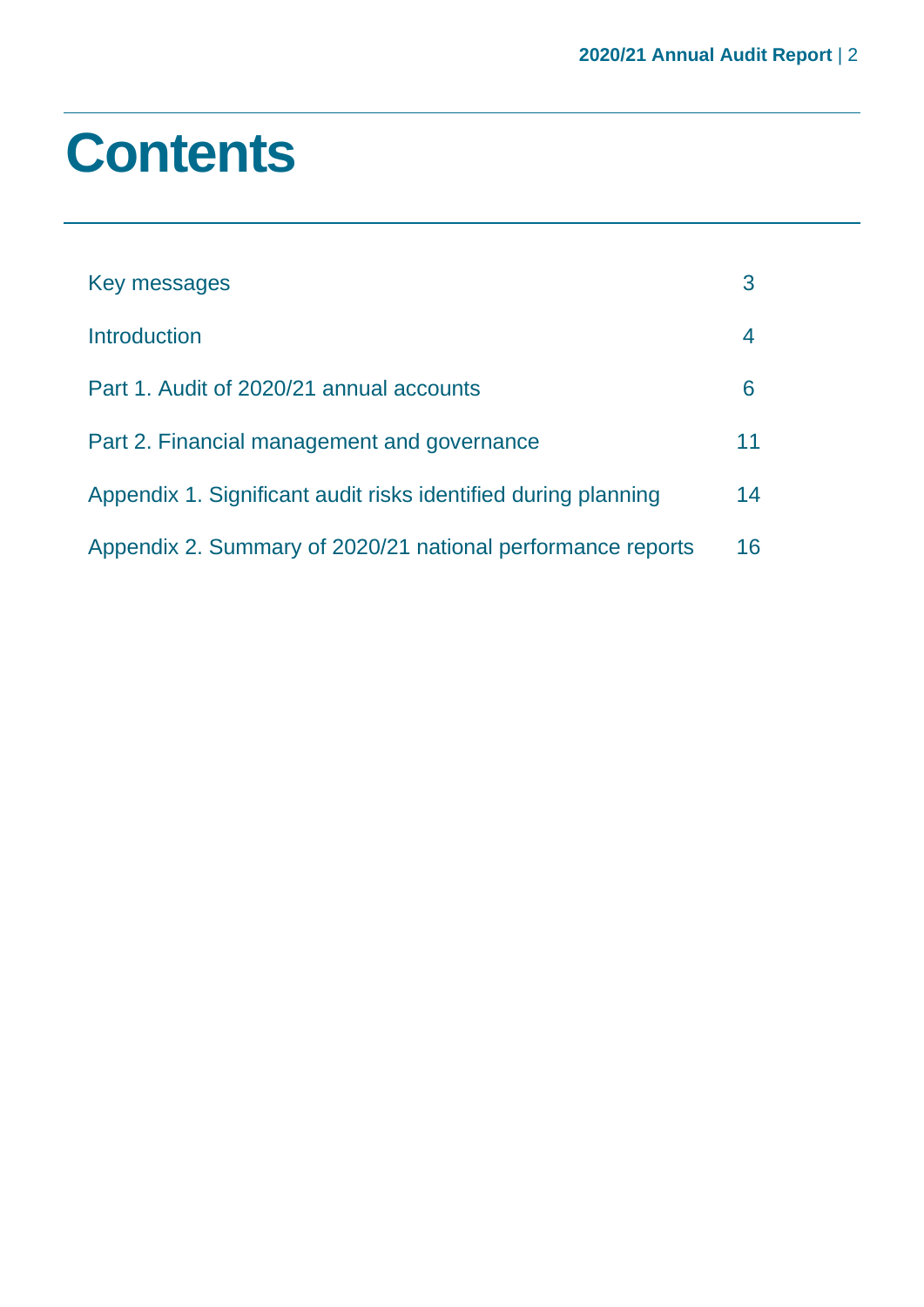## <span id="page-2-0"></span>**Key messages**

**1** At its June meeting the Joint Committee approved the winding up of the Authority, with the functions required under Section 4 of the Town and Country Planning (Scotland) Act 1997 transferring to the Tay Cities Joint Committee. As a result, the audited 2020/21 annual accounts will be the last set of accounts produced by the Authority.

#### **2020/21 annual report and accounts**

- **2** The Authority's financial statements give a true and fair view and were properly prepared in accordance with the financial reporting framework.
- **3** The audited part of the remuneration report, management commentary and annual governance statement are all consistent with the financial statements and are prepared in accordance with relevant regulations and guidance.
- **4** The independent auditor's report contains an 'Emphasis of Matter' paragraph to draw attention to the fact that, due to winding up of the Authority, the use of the going concern basis of accounting was not appropriate for the preparation of the financial statements, and that the break-up basis of accounting has been used instead. Our opinion is not modified in respect of this matter.

### **Financial management and governance**

- **5** Appropriate budget monitoring and reporting arrangements were in place during 2020/21. The cash balance held by the Authority at 31 March 2021 has been paid over to the administering authority for onward payment to the three other participating councils, after residual income and expenditure has been accounted for.
- **6** The Authority had appropriate and effective governance arrangements in place to support scrutiny of decision-making during 2020/21. The Covid-19 pandemic impacted on the governance arrangements from March 2020 but we concluded that the revised arrangements were appropriate and supported good governance.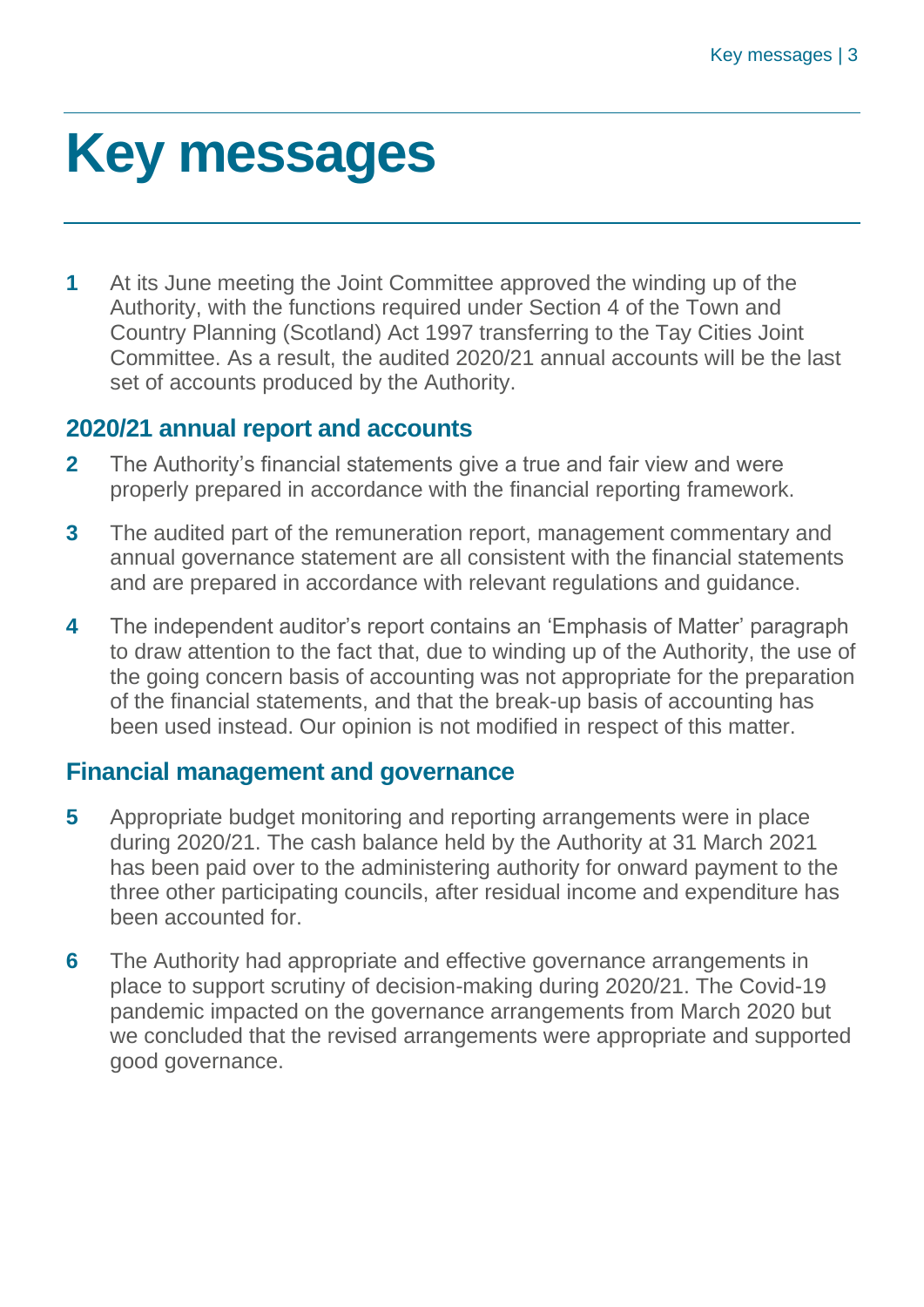## <span id="page-3-0"></span>**Introduction**

**1.** This report summarises the findings from our 2020/21 audit of Dundee, Perth, Angus and North Fife Strategic Development Authority (the Authority).

**2.** We aim to add value to the Authority through the audit by:

- identifying and providing insight on significant risks, and making clear and relevant recommendations for improvements
- reporting our findings and conclusions in public
- sharing intelligence and good practice through our national reports [\(Appendix 2\)](#page-15-0) and good practice guides
- providing clear and focused conclusions on the appropriateness, effectiveness and impact of corporate governance, performance management arrangements and financial sustainability.

#### **Scope of our audit**

**3.** The scope of our audit was set out in our Annual Audit Plan presented to the June meeting of the Joint Committee. This report comprises the findings from:

- the audit of Dundee, Perth, Angus and North Fife Strategic Development Authority's annual accounts
- our consideration of the financial management, financial sustainability and governance arrangements, of the Authority.

#### **Impact of Covid-19**

**4.** The global coronavirus pandemic has impacted all public sector organisations since March 2020. Known risks related to the pandemic were included in our plan, and we have adapted our audit work during the year to address any new risks that have emerged.

#### **Auditor independence**

**5.** Auditors appointed by the Accounts Commission must comply with the Code of Audit Practice and relevant supporting guidance. When auditing the financial statements auditors must comply with professional standards issued by the Financial Reporting Council and those of the professional accountancy bodies.

**6.** We can confirm that we comply with the Financial Reporting Council's Ethical Standard. We can also confirm that we have not undertaken any non-audit related services and therefore the 2020/21 audit fee of £3,040, as set out in our Annual Audit Plan, remains unchanged. We are not aware of any relationships that could compromise our objectivity and independence.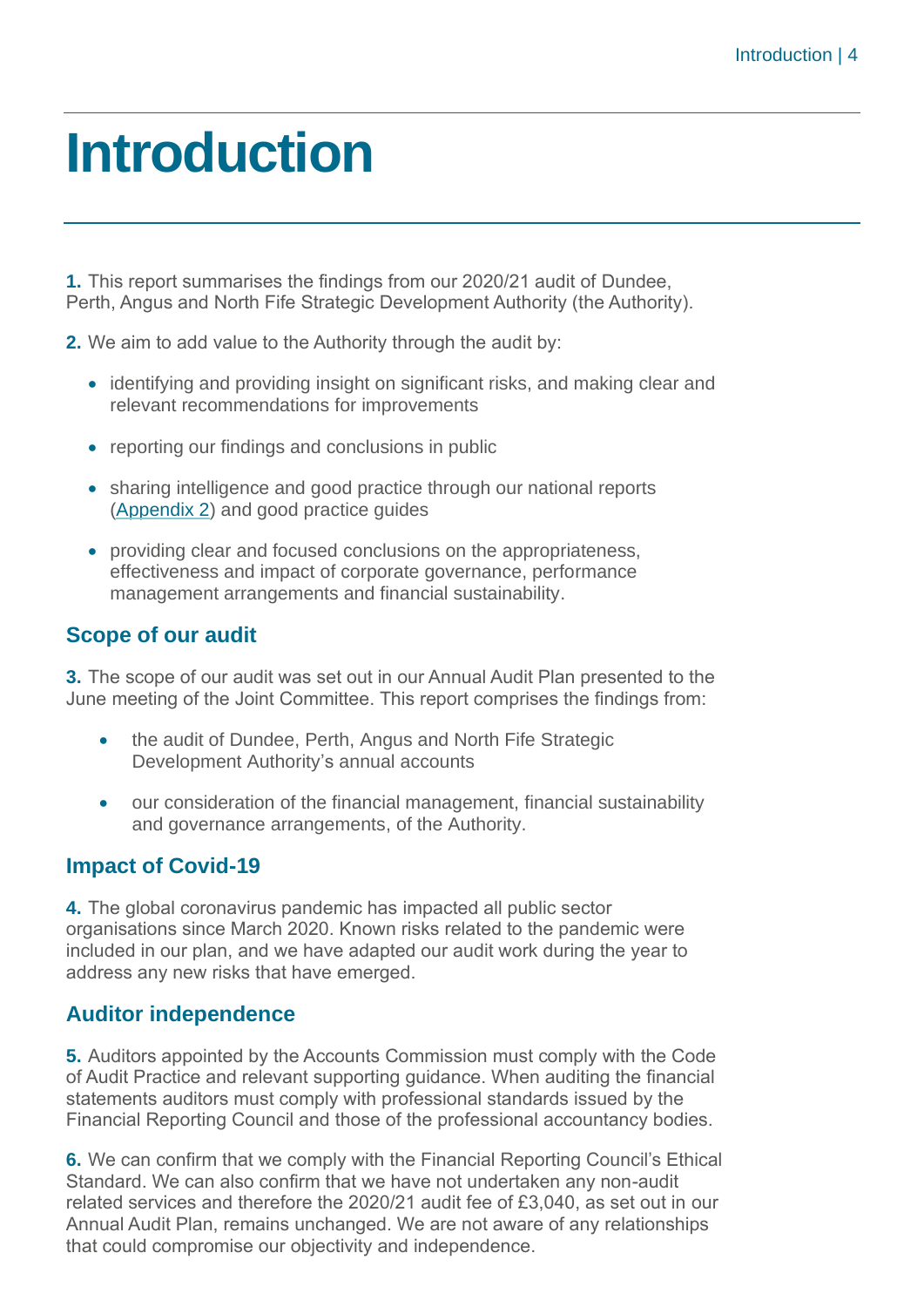#### **Responsibilities and reporting**

**7.** Dundee, Perth, Angus and North Fife Strategic Development Authority has responsibility for ensuring the proper financial stewardship of public funds. This includes preparing annual accounts that are in accordance with proper accounting practices.

**8.** The Authority is also responsible for compliance with legislation, and putting arrangements in place for governance, propriety and regularity that enable it to successfully deliver its objectives.

**9.** Our responsibilities as independent auditor appointed by the Accounts Commission are established by the Local Government in Scotland Act 1973, the [Code of Audit Practice \(2016\),](http://www.audit-scotland.gov.uk/report/code-of-audit-practice-2016) International Standards on Auditing in the UK, and supplementary guidance.

**10.** As public sector auditors we give independent opinions on the annual accounts. The [Code of Audit Practice 2016](http://www.audit-scotland.gov.uk/report/code-of-audit-practice-2016) includes provisions relating to the audit of small bodies. Where the application of the full wider audit scope is judged by auditors not to be appropriate to an audited body then the annual audit work can focus on the appropriateness of the disclosures in the governance statement and the financial management and financial sustainability of the body. As highlighted in our 2020/21 Annual Audit Plan, due to the volume and lack of complexity of the financial transactions, we applied the small body provisions of the Code to the 2020/21 audit of the Authority.

**11.** Further details of the respective responsibilities of management and the auditor can be found in the [Code of Audit Practice 2016.](http://www.audit-scotland.gov.uk/report/code-of-audit-practice-2016)

#### **Audit reporting**

**12.** The weaknesses or risks identified in this report are only those which have come to our attention during our normal audit work and may not be all that exist. Communicating these does not absolve management from its responsibility to address the issues we raise and to maintain adequate systems of control.

**13.** This report is addressed to both the Dundee, Perth, Angus and North Fife Strategic Development Authority and the Controller of Audit and will be published on Audit Scotland's website: [www.audit-scotland.gov.uk](http://www.audit-scotland.gov.uk/)

#### **Acknowledgement**

**14.** We would like to thank the management and staff of Dundee, Perth, Angus and North Fife Strategic Development Authority for their cooperation and assistance during the audit.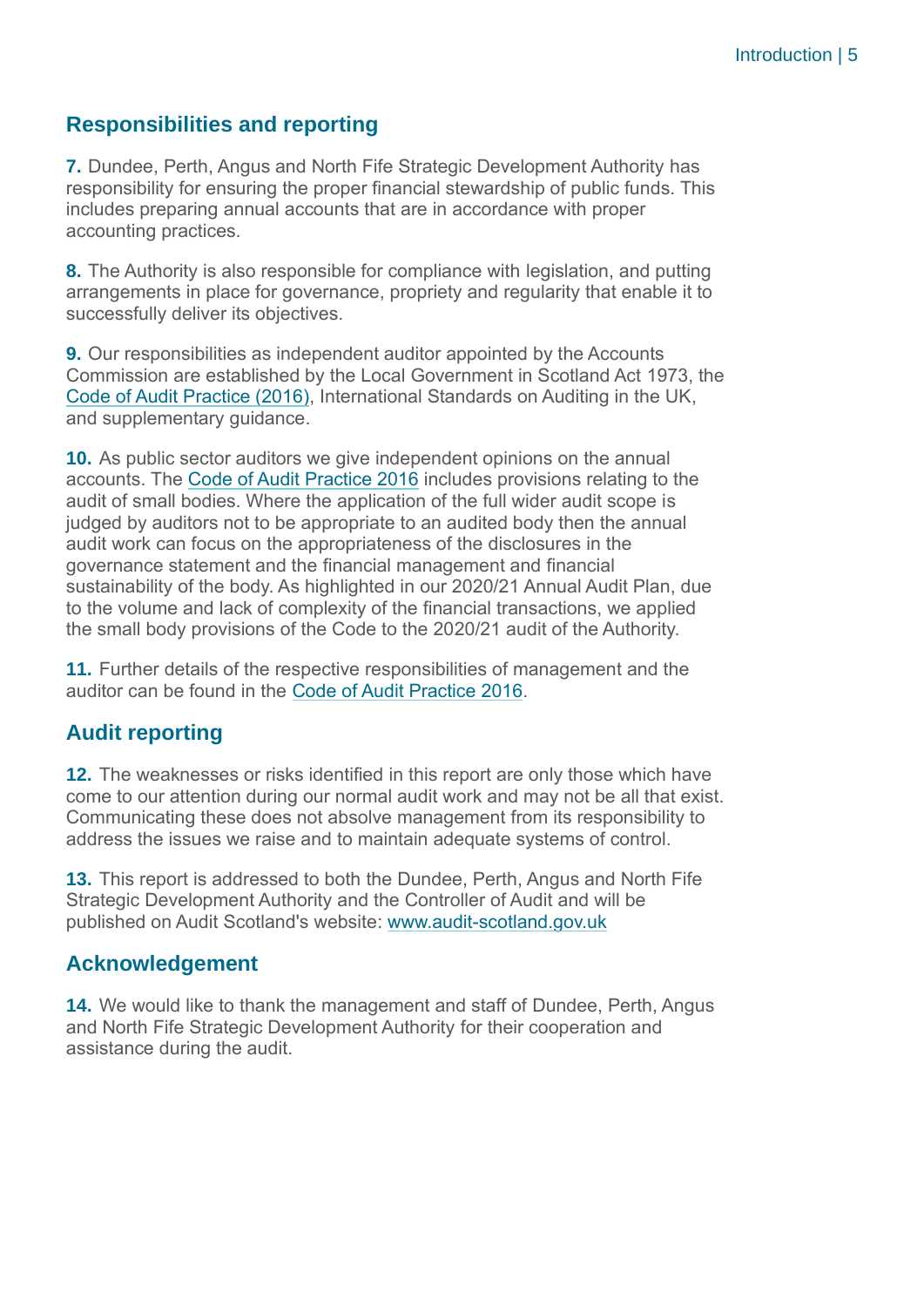### <span id="page-5-0"></span>**Part 1. Audit of 2020/21 annual accounts**

The annual accounts are the principal means of an organisation accounting for the stewardship of resources and performance in using those resources

#### **Main judgements**

The Authority's financial statements give a true and fair view and were properly prepared in accordance with the financial reporting framework.

The audited part of the remuneration report, management commentary and annual governance statement are all consistent with the financial statements and are prepared in accordance with relevant regulations and guidance.

The independent auditor's report contains an 'Emphasis of Matter' paragraph to draw attention to the fact that, due to winding up of the Authority, the use of the going concern basis of accounting was not appropriate for the preparation of the financial statements, and that the break-up basis of accounting has been used instead. Our opinion is not modified in respect of this matter.

#### **Our audit opinions on the annual accounts are unmodified**

**15.** The annual accounts for the year ended 31 March 2021 were approved by the Authority, and certified by the appointed auditor, on 26 November 2021. We reported within our independent auditor's report our opinion that:

- the financial statements give a true and fair view and were properly prepared in accordance with the financial reporting framework
- the audited part of the remuneration report, management commentary and the annual governance statement were all consistent with the financial statements and properly prepared in accordance with the applicable requirements.

#### **An emphasis of matter paragraph was included in the independent auditor's report to highlight that the break-up basis of accounting was used in the preparation of the financial statements**

<span id="page-5-1"></span>**16.** At its June meeting the Joint Committee approved the winding up of the Authority, with the functions required under Section 4 of the Town and Country Planning (Scotland) Act 1997 transferring to the Tay Cities Joint Committee. As a result, the audited 2020/21 annual accounts will be the last set of accounts produced by the Authority. Therefore, the use of the use of the going concern basis of accounting was not appropriate for the preparation of the financial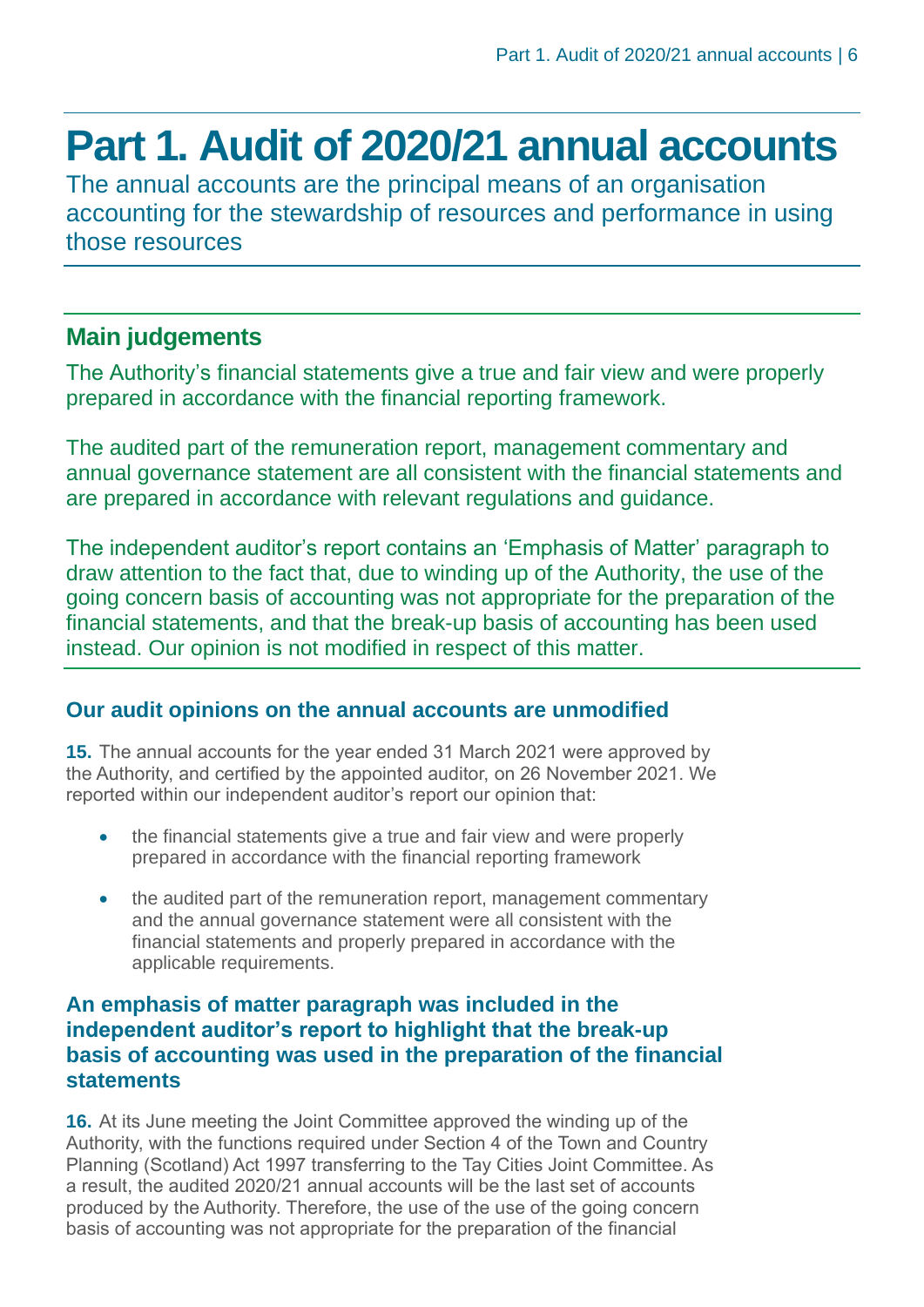statements in the annual accounts for the year ended 31 March 2021, and the break-up basis of accounting has been used instead.

**17.** An "emphasis of matter" paragraph is a paragraph added to an independent auditor's report. It does not qualify or modify the auditor's opinion on the financial statements. It is used to indicate a matter which is disclosed appropriately in the financial statements, and notes thereto, but which the auditor considers should be drawn to users' attention as being fundamental to understanding the financial statements.

**18.** *Note 2. Critical Judgements In Applying Accounting Policies* in the Authority's audited accounts explains why the use of the going concern basis of accounting wasn't appropriate and why the break-up basis of accounting has instead been used when preparing the financial statements. We have included an "emphasis of matter" paragraph in our independent auditor's report to draw attention to this.

#### **The 2020/21 audited annual accounts have been certified in line with the revised government timescales**

**19.** As a result of the continuing impact of the Covid-19 pandemic, the submission deadlines for the 2020/21 audited annual accounts and annual audit reports in Local Government were revised to 30 November 2021.

**20.** The conclusion of the audit and approval of the accounts was in line with the revised timetable permitted by the Scottish Government, with the audited accounts signed after the Joint Committee meeting on 26 November 2021. There has been no impact on the scope of our work due to the remote completion of the audit.

#### **The inspection notice was placed in accordance with the required regulations and no objections were raised to the 2020/21 annual accounts**

**21.** Regulation 9 of the [Local Authority Accounts \(Scotland\) Regulations 2014](https://www.legislation.gov.uk/ssi/2014/200/pdfs/ssi_20140200_en.pdf) requires a local authority to give public notice on its website by 17 June (at the latest) of the right to inspect its annual accounts. The specified date should be at least 14 days after the notice is published, but cannot be later than 1 July, and the inspection period should last for 15 working days from the date specified in the notice. As part of the audit we confirmed that the 2020/21 annual accounts inspection notice was placed in accordance with the regulations.

**22.** The regulations also require a local authority to give the right of interested persons to inspect and object to its accounts, as provided for by section 101 (rights of interested persons to inspect and copy documents and to object to accounts) (11) of the 1974 Act. No objections were raised to the 2020/21 annual accounts.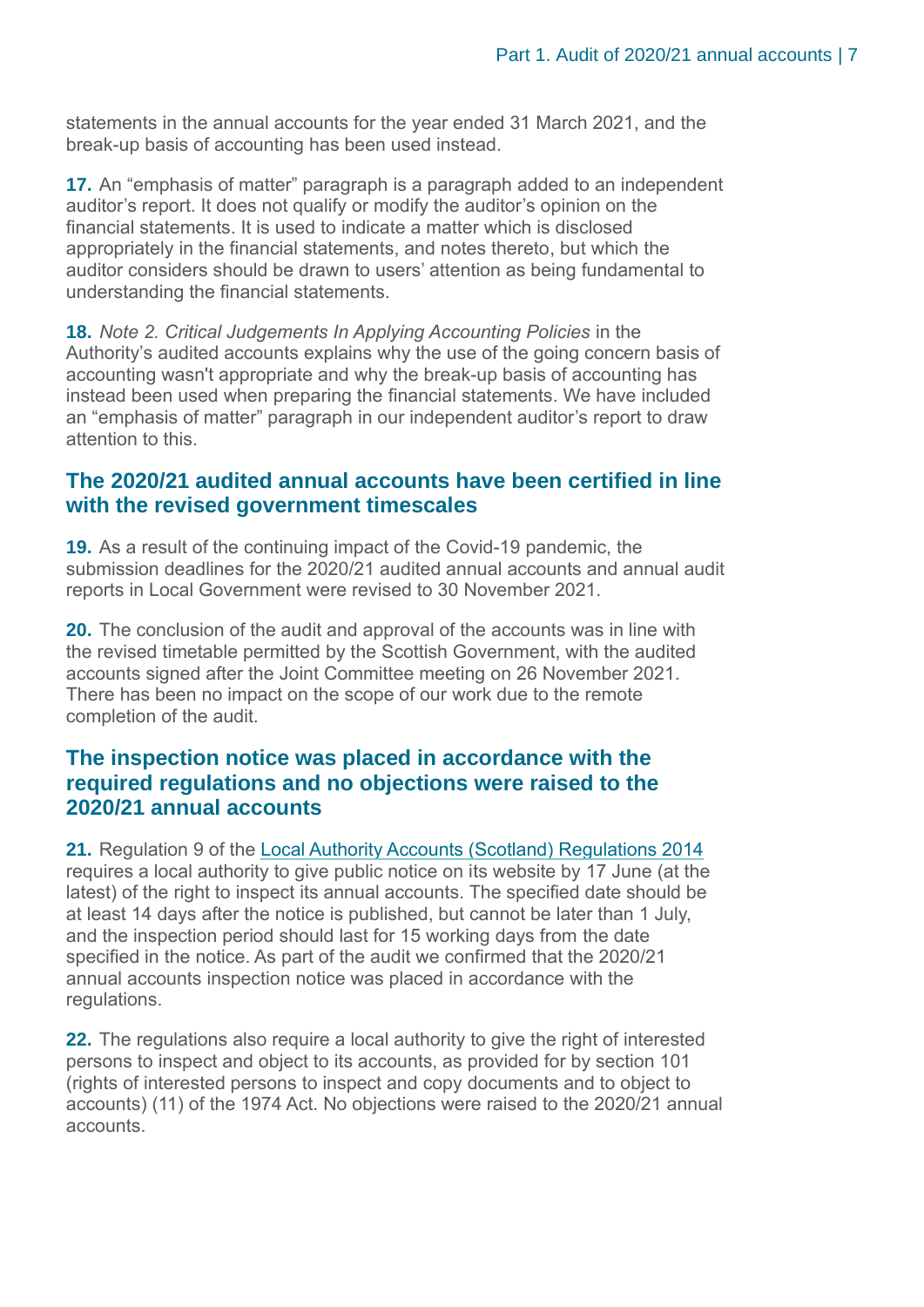#### **Our audit approach and testing reflected the calculated materiality levels and included a focus on the transactions required to wind up the Authority**

**23.** Materiality can be defined as the maximum amount by which auditors believe the financial statements could be misstated and still not be expected to affect the perceptions and decisions of users of the annual accounts. The assessment of what is material is a matter of professional judgement. A misstatement or omission, which would not normally be regarded as material by value, may be important for other reasons (for example, an item contrary to law). In forming our opinion on the financial statements, we assess the materiality of uncorrected misstatements, both individually and collectively.

**24.** Our initial assessment of materiality was undertaken during the planning phase of the audit and was based on the budgeted gross expenditure for 2020/21. These materiality levels were reported in our Annual Audit Plan presented to the Joint Committee in June 2021.

**25.** On receipt of the unaudited 2020/21 annual accounts we recalculated our materiality levels based on the actual gross expenditure for the year ended 31 March 2021. Our final materiality levels are summarised in [Exhibit](#page-7-0) 1. It should also be noted that our audit included a focus on the transactions required to wind up the Authority.

#### <span id="page-7-0"></span>**Exhibit 1 Materiality values**

| <b>Amount</b> |
|---------------|
| £880          |
| £660          |
| £50           |
|               |

Source: Audit Scotland

#### **Our audit identified and addressed the risks of material misstatement**

**26.** [Appendix 2](#page-13-0) provides our assessment of risks of material misstatement in the annual report and accounts and any wider audit dimension risks. These risks influenced our overall audit strategy and the allocation of staff resources to the audit, and indicate where the efforts of the team were directed. The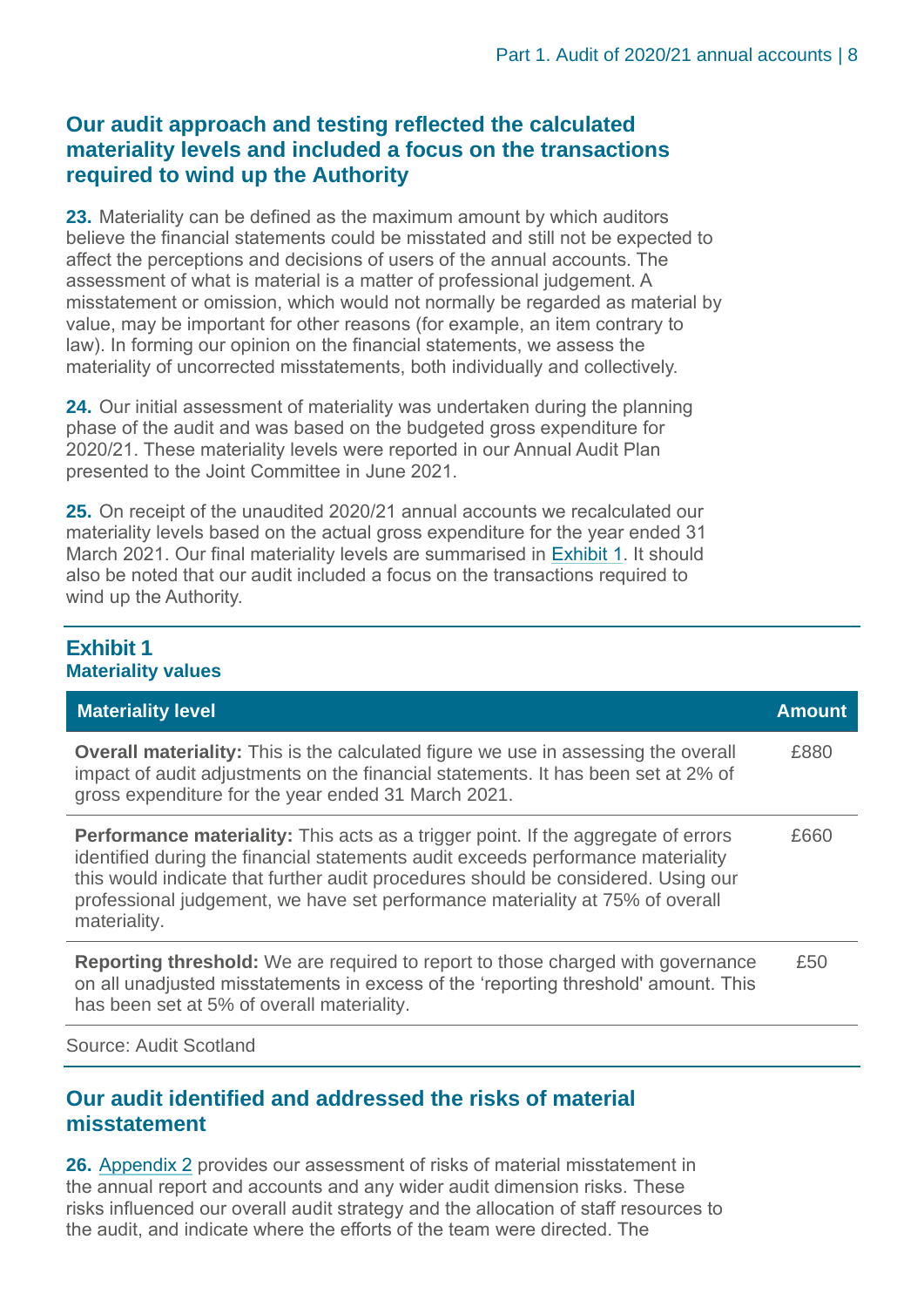appendix identifies the work we undertook to address these risks and our conclusions from this work.

#### **We reported the significant findings from the audit to those charged with governance prior to the annual accounts being approved and certified**

**27.** International Standard on Auditing (UK) 260 requires us to communicate significant findings from the audit to those charged with governance, including our view about the qualitative aspects of the body's accounting practices.

**28.** The significant findings are summarised in [Exhibit](#page-8-0) 2. Our audit also identified some other presentation and disclosure issues which were discussed with management. These were all adjusted in the audited accounts and none were significant enough to require to be separately reported under ISA 260.

#### <span id="page-8-0"></span>**Exhibit 2**

#### **Significant findings from the audit of the financial statements**

| <b>Issue</b>                                                                                                                                                                                                                                                                                                                                             | <b>Resolution</b>                                                                                                                                                                         |
|----------------------------------------------------------------------------------------------------------------------------------------------------------------------------------------------------------------------------------------------------------------------------------------------------------------------------------------------------------|-------------------------------------------------------------------------------------------------------------------------------------------------------------------------------------------|
| 1. Basis of accounting and transactions required to wind up                                                                                                                                                                                                                                                                                              | Management has                                                                                                                                                                            |
| the Authority                                                                                                                                                                                                                                                                                                                                            | processed the required                                                                                                                                                                    |
| The 2020/21 annual accounts presented for audit were prepared                                                                                                                                                                                                                                                                                            | transactions in the audited                                                                                                                                                               |
| using the going concern basis of accounting.                                                                                                                                                                                                                                                                                                             | accounts.                                                                                                                                                                                 |
| At its June meeting the Joint Committee approved the winding<br>up of the Authority. As a result, the use of the going concern<br>basis of accounting was not appropriate for the preparation of<br>the financial statements in the annual accounts for the year<br>ended 31 March 2021, and the break-up basis of accounting<br>had to be used instead. | The audited accounts also<br>explain the use of the<br>break-up basis of<br>accounting at Note 2.<br><b>Critical Judgements In</b><br><b>Applying Accounting</b><br>Policies, and we have |
| The change to the break-up basis of accounting required a                                                                                                                                                                                                                                                                                                | included an 'emphasis of                                                                                                                                                                  |
| number of transactions to be processed to wind up the Authority,                                                                                                                                                                                                                                                                                         | matter' paragraph in our                                                                                                                                                                  |
| including:                                                                                                                                                                                                                                                                                                                                               | independent auditors'                                                                                                                                                                     |
| • the transactions to settle / clear the outstanding debtors and                                                                                                                                                                                                                                                                                         | report to draw attention to                                                                                                                                                               |
| creditors balances included in the unaudited accounts, and                                                                                                                                                                                                                                                                                               | this disclosure.                                                                                                                                                                          |
| • a transaction to clear the cash balance at 31 March 2021 in<br>the unaudited accounts to Dundee City Council (as the<br>administering authority) for onward payment to the three other<br>participating councils, after residual income and expenditure has<br>been accounted for.                                                                     |                                                                                                                                                                                           |

A number of changes to the management commentary and note disclosures were also required in the audited accounts to reflect the impact of the winding up of the Authority. This included a disclosure to explain the basis of accounting used.

Source: Audit Scotland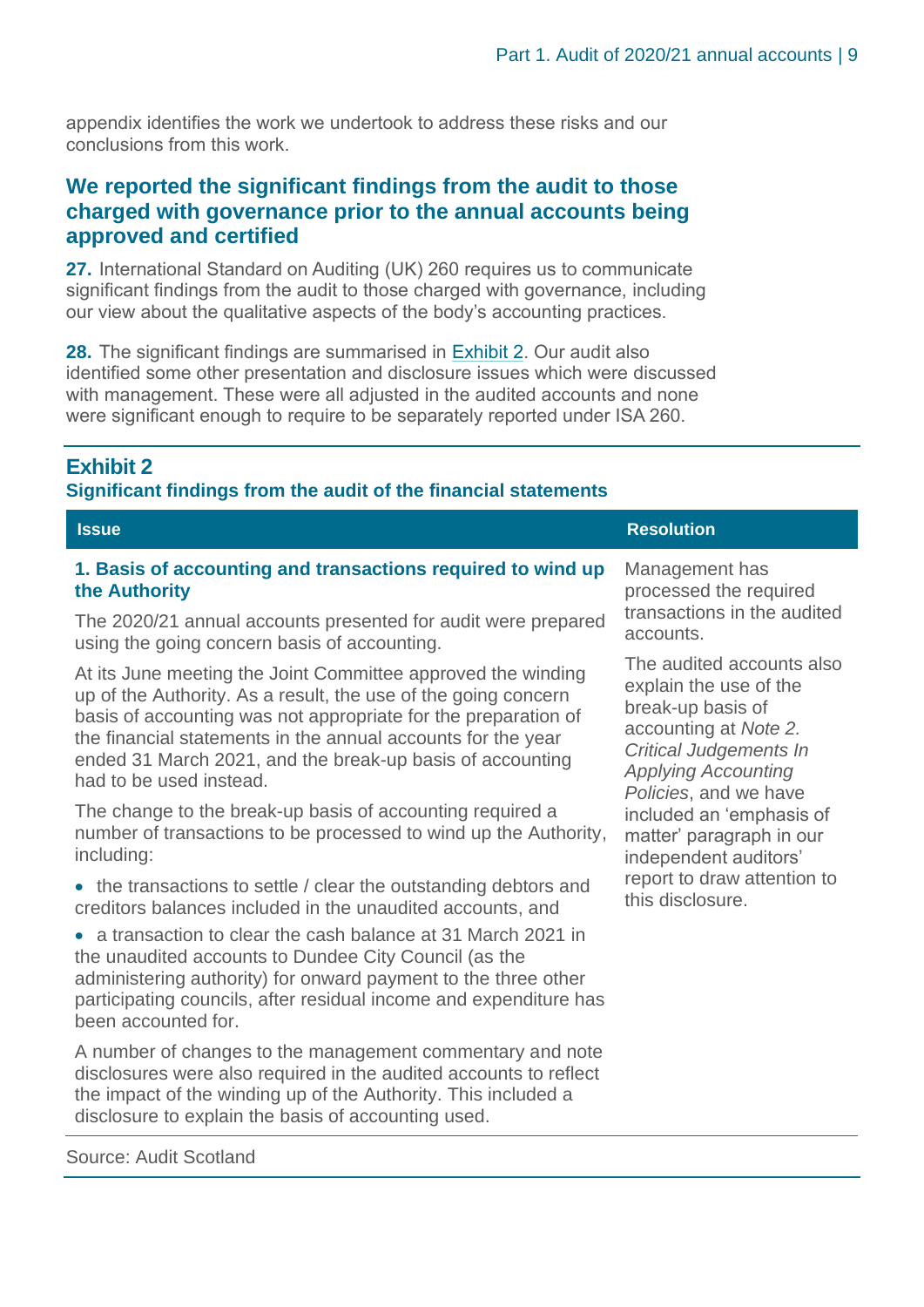#### **We have no unadjusted errors to report**

**29.** It is our responsibility to request that all misstatements above the reporting threshold are corrected. We have no unadjusted errors to report.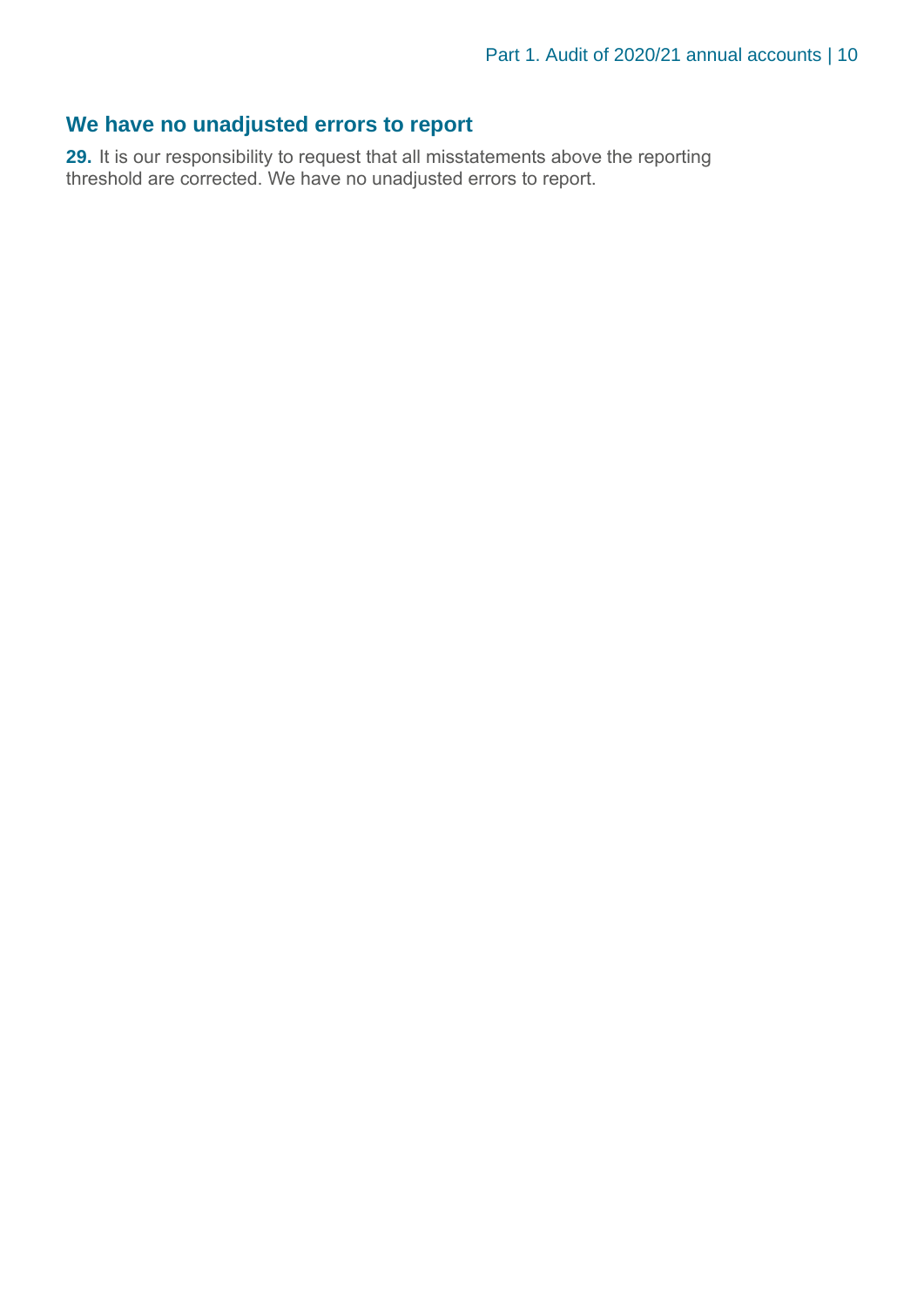# <span id="page-10-0"></span>**Part 2. Financial management and governance**

Financial sustainability looks forward to the medium and longer term to consider whether the body is planning effectively to continue to deliver its services

### **Main judgements**

Appropriate budget monitoring and reporting arrangements were in place during 2020/21. The cash balance held by the Authority at 31 March 2021 has been paid over to the administering authority for onward payment to the three other participating councils, after residual income and expenditure has been accounted for.

The Authority had appropriate and effective governance arrangements in place to support scrutiny of decision-making during 2020/21. The Covid-19 pandemic impacted on the governance arrangements from March 2020 but we concluded that the revised arrangements were appropriate and supported good governance.

#### **Appropriate budget monitoring and reporting arrangements were in place during 2020/21**

**30.** The Joint Committee approved the 2020/21 budget prior to start of the financial year and quarterly budget monitoring reports were provided to the committee during the year. The budget monitoring reports provides detail on variances against budget and forecast year-end positions. This allowed members to scrutinise the financial performance of the Joint Committee.

**31.** We are content that appropriate budget monitoring and reporting arrangements were in place during the year.

#### **The cash balance held by the Authority at 31 March 2021 has been paid over to the administering authority for onward payment to the three other participating councils**

**32.** As detailed at paragraph [16. ,](#page-5-1) at its June meeting the Joint Committee approved the winding up of the Authority. The cash balance held by the Authority at 31 March 2021 has been paid over to Dundee City Council (as the administering authority) for onward payment to the three other participating councils, after residual income and expenditure has been accounted for.

**33.** As the Authority will not operate beyond 2020/21, we have no judgements or conclusions to report in relation to financial sustainability.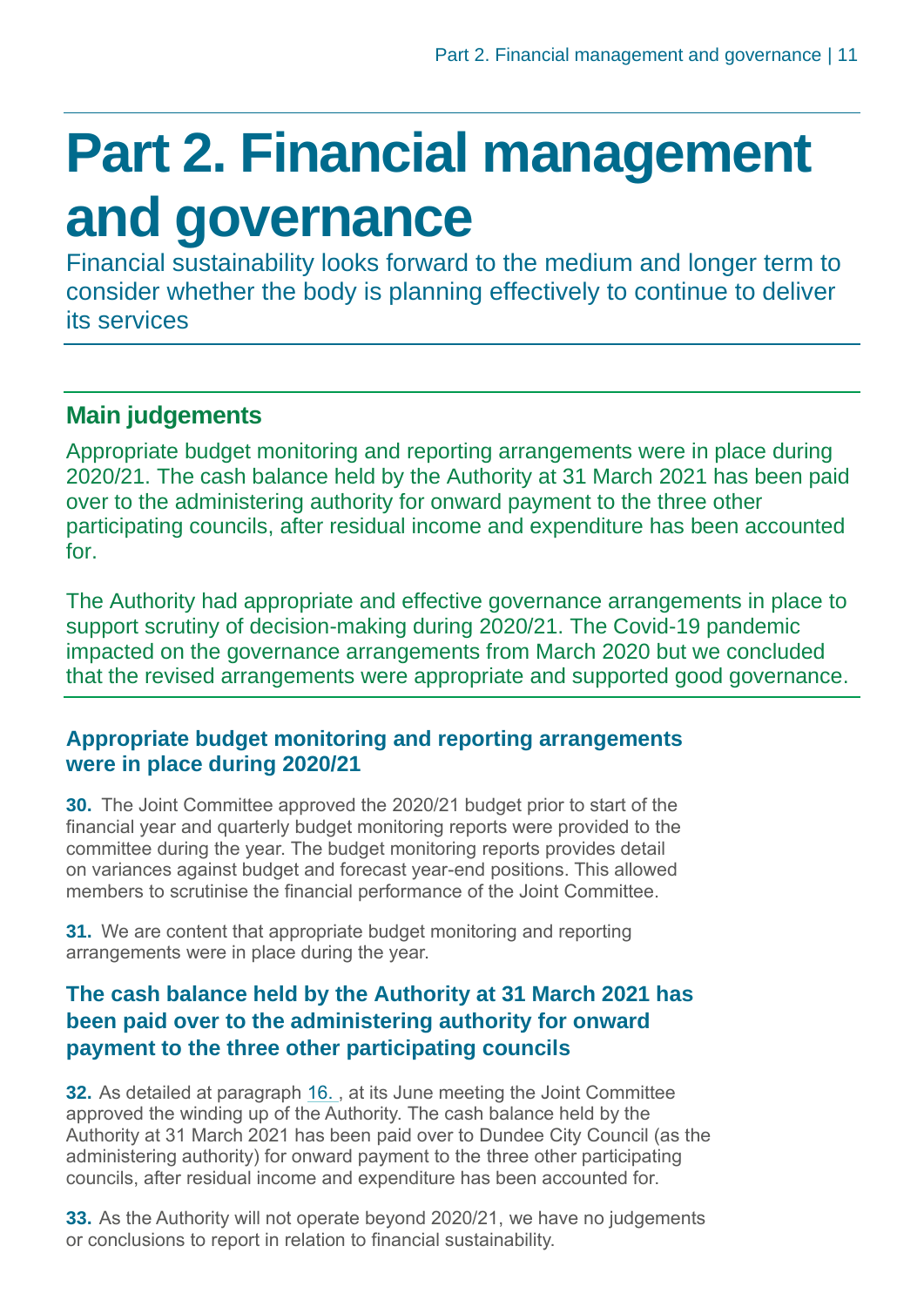#### **The Authority had appropriate and effective governance arrangements in place to support scrutiny of decision-making during 2020/21**

**34.** In reviewing the adequacy of the governance and transparency arrangements of an organisation we consider a number of areas, including:

- the structure and conduct of the Joint Committee
- the level of openness and transparency, and
- the overall arrangements and standards of conduct, including those for the prevention and detection of fraud, error, bribery and corruption.

**35.** The Joint Committee is comprised of members from Dundee City, Angus, Fife and Perth & Kinross Councils and meets quarterly. From our attendance at Joint Committee meetings during the course of the audit appointment we have observed that sufficient time is allowed to discuss the issues on the agendas and members are well prepared and ask appropriate questions.

**36.** We concluded that the Authority had appropriate and effective governance arrangements in place to support scrutiny of decision-making during 2020/21.

#### **The Covid-19 pandemic impacted on the governance arrangements from March 2020 but we have concluded that the revised arrangements were appropriate and supported good governance**

**37.** The Covid-19 pandemic impacted upon the governance arrangements from March 2020. The Authority's existing Scheme of Delegation was relied upon in order to ensure that officers acted in accordance with the powers which the Joint Committee has already delegated. Further interim governance arrangements were also put in place to ensure that essential business could be progressed, while all non-essential business was deferred so that members and officers could concentrate on supporting the organisation through the initial period of the pandemic.

**38.** During 2020 arrangements were put in place to hold Joint Committee meetings virtually using Microsoft Teams. This was first used for the meeting on 22 September 2020. Joint Committee meetings continued to be held remotely up to the final meeting of the committee on 26 November 20221.

**39.** We concluded that the revised arrangements put in place were appropriate and supported good governance.

**The management commentary in the 2020/21 annual accounts provided a fair, balanced and reasonable analysis of the organisation's financial performance for the year, and**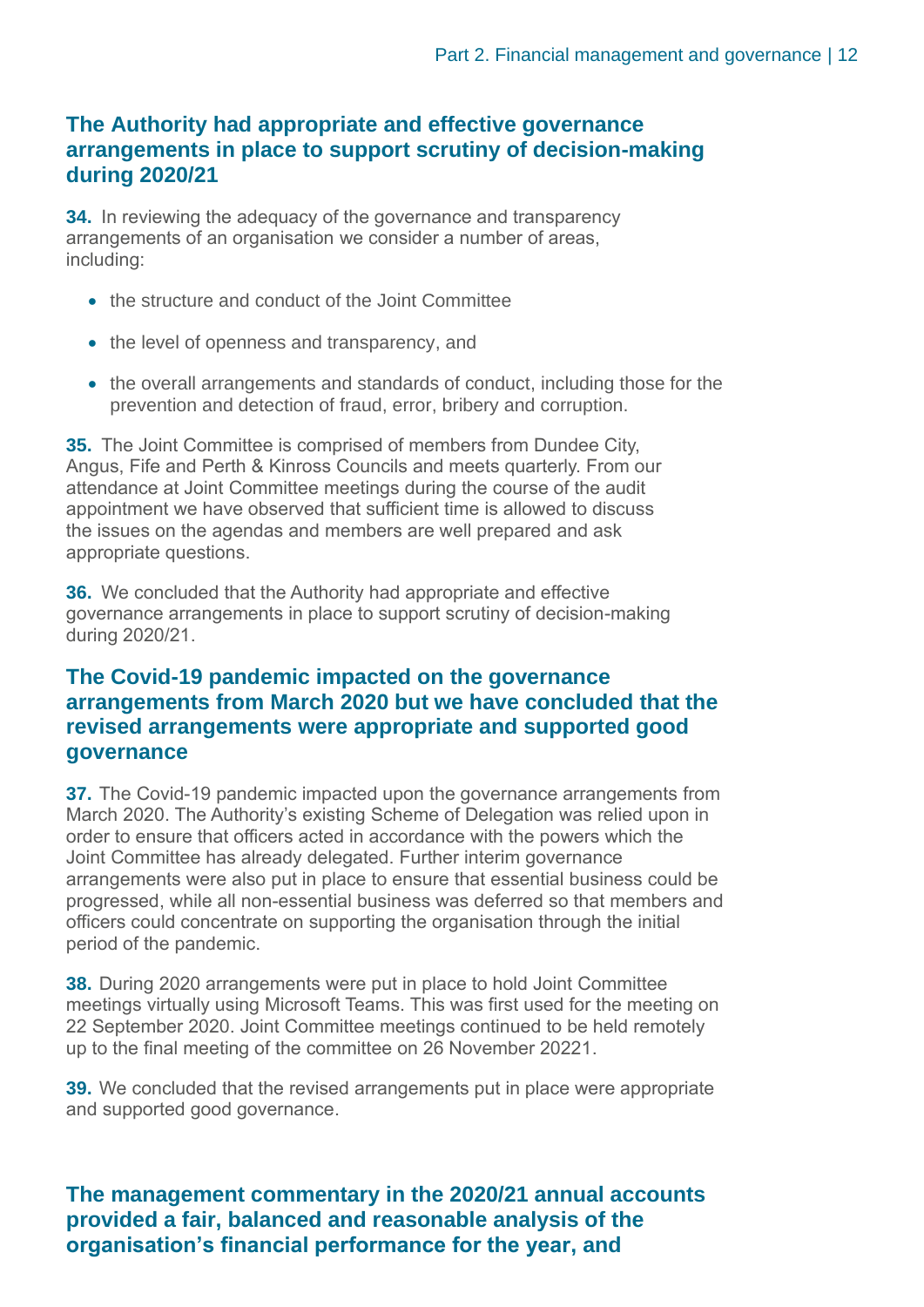#### **adequately explained the arrangements to wind up the Authority**

**40.** In addition to the consistency opinion on the management commentary covered in Part 1 of this report, we also consider the qualitative aspects of the management commentary included in the annual accounts. The purpose of the management commentary is to provide information on the Joint Committee, its main objectives and strategies, and the principal risks that it faces. It is required to provide a fair, balanced and reasonable analysis of a body's performance and is essential in helping stakeholders understand the financial statements. We concluded that the management commentary in the 2020/21 annual accounts satisfied these requirements and adequately explained the arrangements to wind up the Authority.

#### **National performance audit reports**

**41.** Audit Scotland carries out a national performance audit programme on behalf of the Accounts Commission and the Auditor General for Scotland. During 2020/21 a number of reports were published which may be of interest to the Joint Committee. These are detailed in [Appendix 2.](#page-15-0)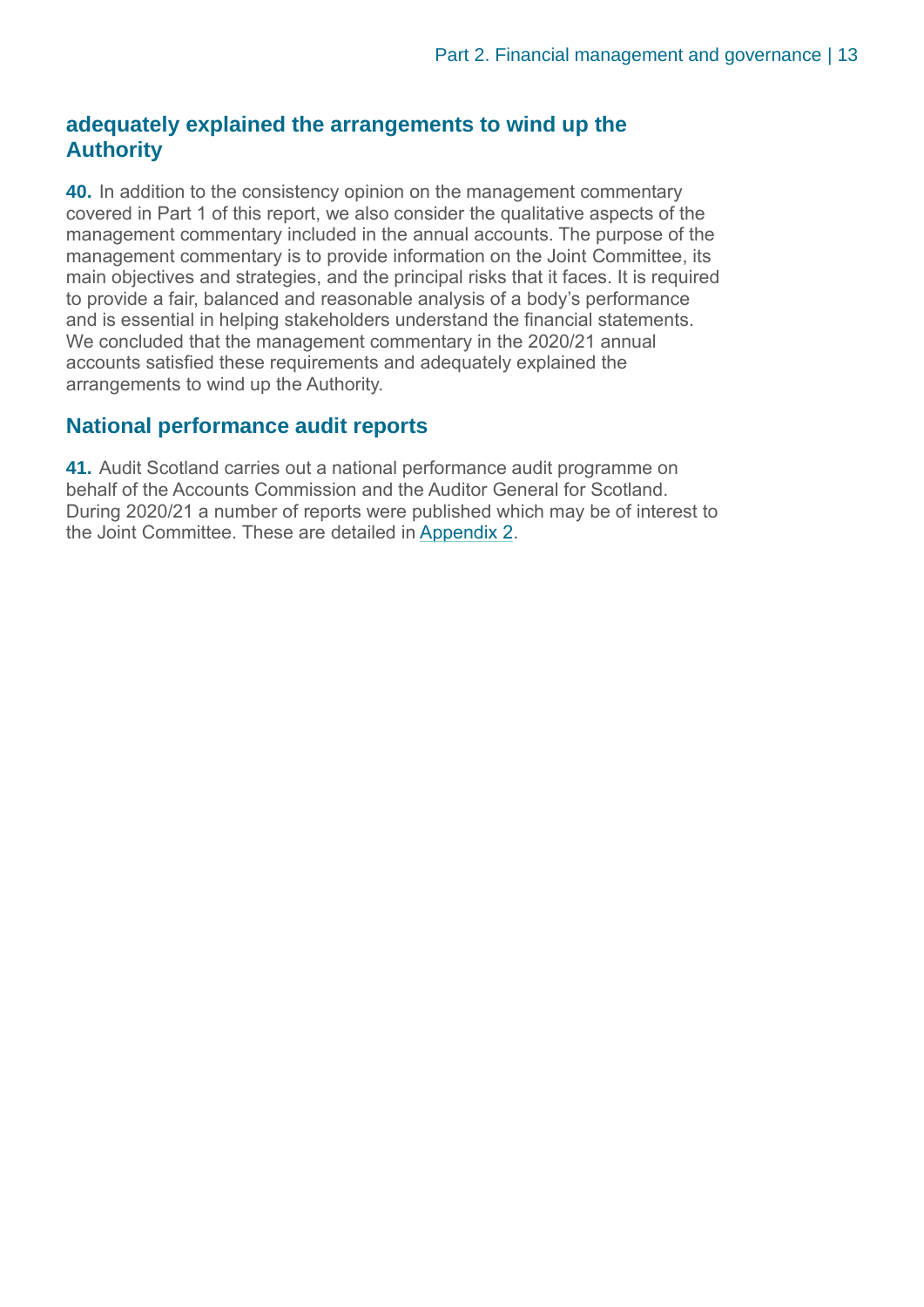# <span id="page-13-0"></span>**Appendix 1**

Significant audit risks identified during planning

The table below sets out the audit risks we identified during our planning of the audit and how we addressed each risk in arriving at our conclusion.

#### **Risks of material misstatement in the financial statements**

| <b>Audit risk</b>                                                                                                                                                                                                                                                                                                                                                                                                                             | <b>Assurance procedure</b>                                                                                                                                                                                                                          | <b>Results and conclusions</b>                                                                                                                                                                                                                                                                                                                                                                                                                                                                                                                                                                       |
|-----------------------------------------------------------------------------------------------------------------------------------------------------------------------------------------------------------------------------------------------------------------------------------------------------------------------------------------------------------------------------------------------------------------------------------------------|-----------------------------------------------------------------------------------------------------------------------------------------------------------------------------------------------------------------------------------------------------|------------------------------------------------------------------------------------------------------------------------------------------------------------------------------------------------------------------------------------------------------------------------------------------------------------------------------------------------------------------------------------------------------------------------------------------------------------------------------------------------------------------------------------------------------------------------------------------------------|
| 1. Risk of material<br>misstatement due to fraud<br>caused by the management<br>override of controls<br><b>International Auditing</b><br>Standards require that audits<br>are planned to consider the<br>risk of material misstatement<br>in the financial statements<br>caused by fraud, which is<br>presumed to be a significant<br>risk in any audit. This<br>includes the risk of fraud due<br>to the management override<br>of controls. | • Detailed testing of journal<br>entries<br>Review of accounting<br>estimates.<br>• Focused testing of<br>accruals and prepayments.<br>Evaluation of significant<br>$\bullet$<br>transactions that are outside<br>the normal course of<br>business. | • Journal entries were<br>tested, no indications of<br>management override of<br>controls.<br>Judgements and<br>estimations applied were<br>tested to confirm they were<br>appropriate and reasonable.<br>No significant issues were<br>highlighted with the<br>judgements and estimates<br>applied.<br>• We tested accruals and<br>prepayments and confirmed<br>that income and expenditure<br>was properly accounted for in<br>the financial year.<br>• We reviewed transactions<br>during the year $-$ no issues<br>highlighted of significant<br>transactions outside the<br>course of business. |
| 2. Risk of material<br>misstatement caused by<br>fraud in expenditure<br>As most public sector bodies<br>are net expenditure bodies,<br>the risk of fraud is more likely<br>to occur in expenditure.<br>There is a risk that<br>expenditure may be<br>misstated resulting in a<br>material misstatement in the<br>financial statements. This risk<br>may be higher during the<br>Covid-19 pandemic where<br>there is a risk that internal     | Detailed testing of<br>transactions focusing on<br>the greater areas of risk.                                                                                                                                                                       | During the course of the audit<br>we reviewed this risk and<br>concluded that, while it still<br>represented a risk of material<br>misstatement, it did not<br>represent a significant risk of<br>material misstatement (as<br>defined by ISA 315) for the<br>2020/21 financial statements.<br>As a result, we did not require<br>to undertake any specific<br>targeted audited work to<br>address this risk as our<br>routine testing of expenditure<br>for the final accounts audit                                                                                                                |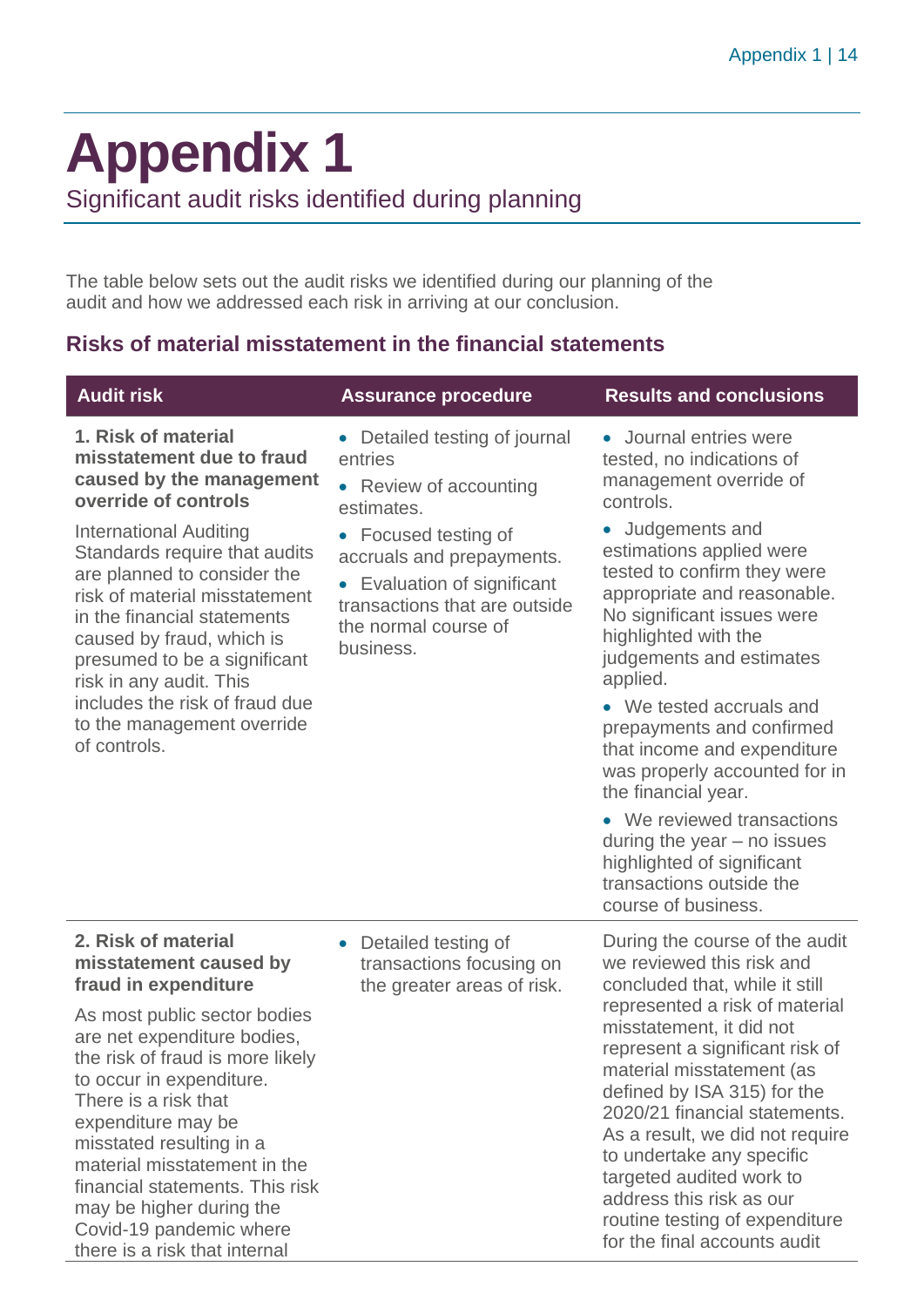|  | Audit riskˈ |  |
|--|-------------|--|
|  |             |  |

Assurance procedure **Results and conclusions** 

was sufficient to provide assurance over the risk. We can confirm that no issues were identified from this testing that could have resulted in a material misstatement in the 2020/21 annual accounts.

#### **Risks identified from the auditor's wider responsibility under the Code of Audit Practice**

#### **3. Dissolution of Planning Authorities**

controls and governance may

not be fully functioning.

In our 2019/20 Annual Audit Report we recommended that work should be undertaken to identify future governance arrangements for the Joint Committee's functions including dissolution of the Joint Committee. In January 2021, the Acting SDPA Manager reported to the Joint Committee on considerations on the provisions of the Planning (Scotland) Act 2019 including the winding up of the Tayplan Strategic Development Plan Authority. This will include a review of the current governance arrangements. There is a risk that governance arrangements up to final dissolution of the Authority may not be the most effective.

- Consideration is to be given to winding up the Strategic Development Planning Authority, including obtaining legal advice.
- Consideration is to be given to how the constituent local authorities will progress strategic planning in the Tayside area
- Consideration to be given to governance of the Regional Spatial Strategy work and how this can be coordinated and combined with the work on the Tay Cities Deal.

#### **Audit risk Assurance procedure Results and conclusions**

At its June meeting the Joint Committee approved the winding up of the Authority, with the functions required under Section 4 of the Town and Country Planning (Scotland) Act 1997 transferring to the Tay Cities Joint Committee. The Authority had appropriate and effective governance arrangements in place to support scrutiny of decisionmaking during 2020/21. The Covid-19 pandemic impacted on the governance arrangements from March 2020 but we concluded that the revised arrangements were appropriate and supported good governance.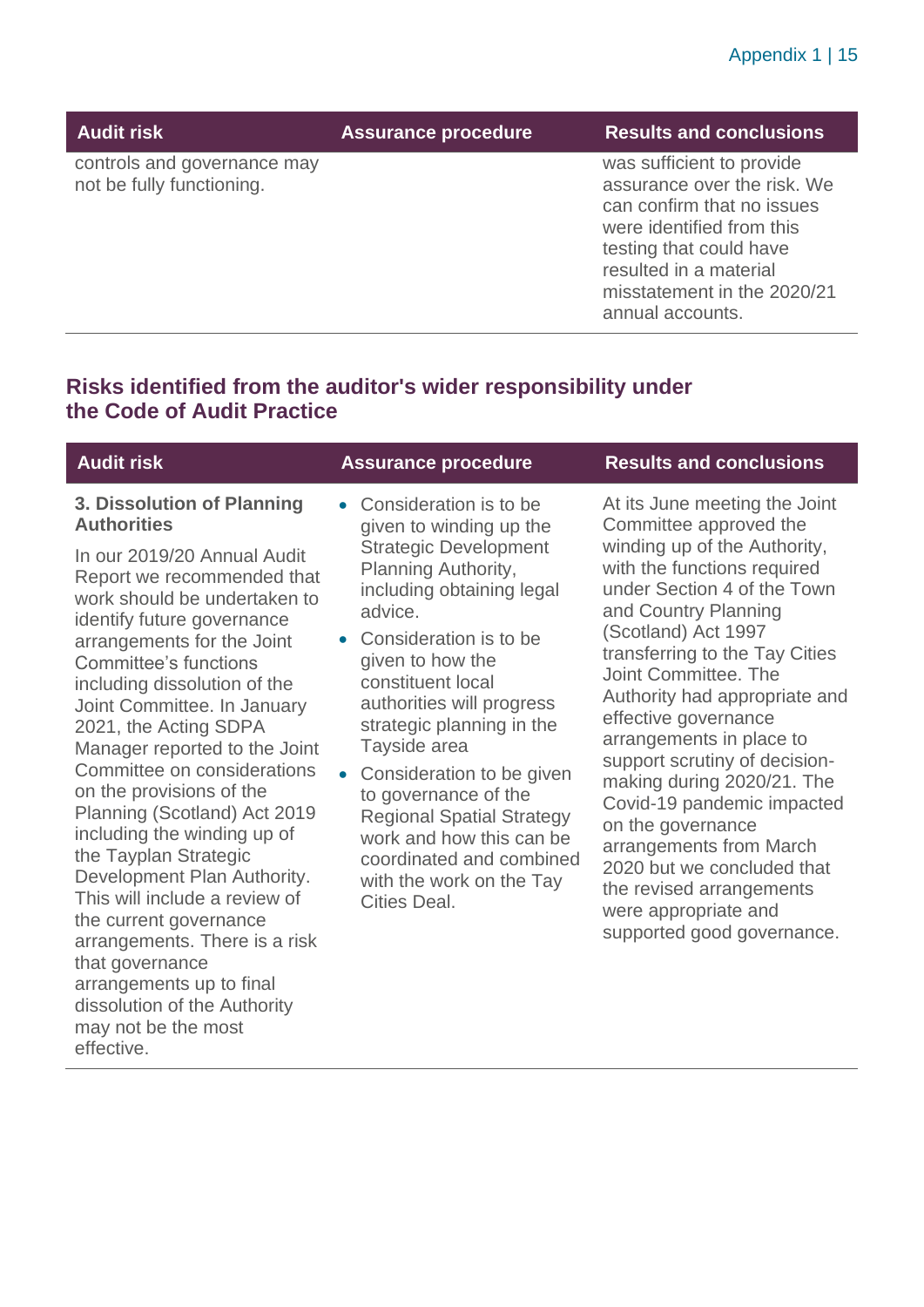### <span id="page-15-0"></span>**Appendix 2**

Summary of 2020/21 national performance reports

April [Affordable housing](https://www.audit-scotland.gov.uk/report/affordable-housing)

**June** [Highlands and Islands Enterprise: Management of Cairngorm mountain and](https://www.audit-scotland.gov.uk/report/highlands-and-islands-enterprise-management-of-cairngorm-mountain-and-funicular-railway)  [funicular railway](https://www.audit-scotland.gov.uk/report/highlands-and-islands-enterprise-management-of-cairngorm-mountain-and-funicular-railway)

[Local government in Scotland Overview 2020](https://www.audit-scotland.gov.uk/report/local-government-in-scotland-overview-2020)

July [The National Fraud Initiative in Scotland 2018/19](https://www.audit-scotland.gov.uk/report/the-national-fraud-initiative-in-scotland-201819)

January [Digital progress in local government](https://www.audit-scotland.gov.uk/report/digital-progress-in-local-government) [Local government in Scotland: Financial overview 2019/20](https://www.audit-scotland.gov.uk/report/local-government-in-scotland-financial-overview-201920)

February [NHS in Scotland 2020](https://www.audit-scotland.gov.uk/report/nhs-in-scotland-2020)

March [Improving outcomes for young people through school education](https://www.audit-scotland.gov.uk/report/improving-outcomes-for-young-people-through-school-education)